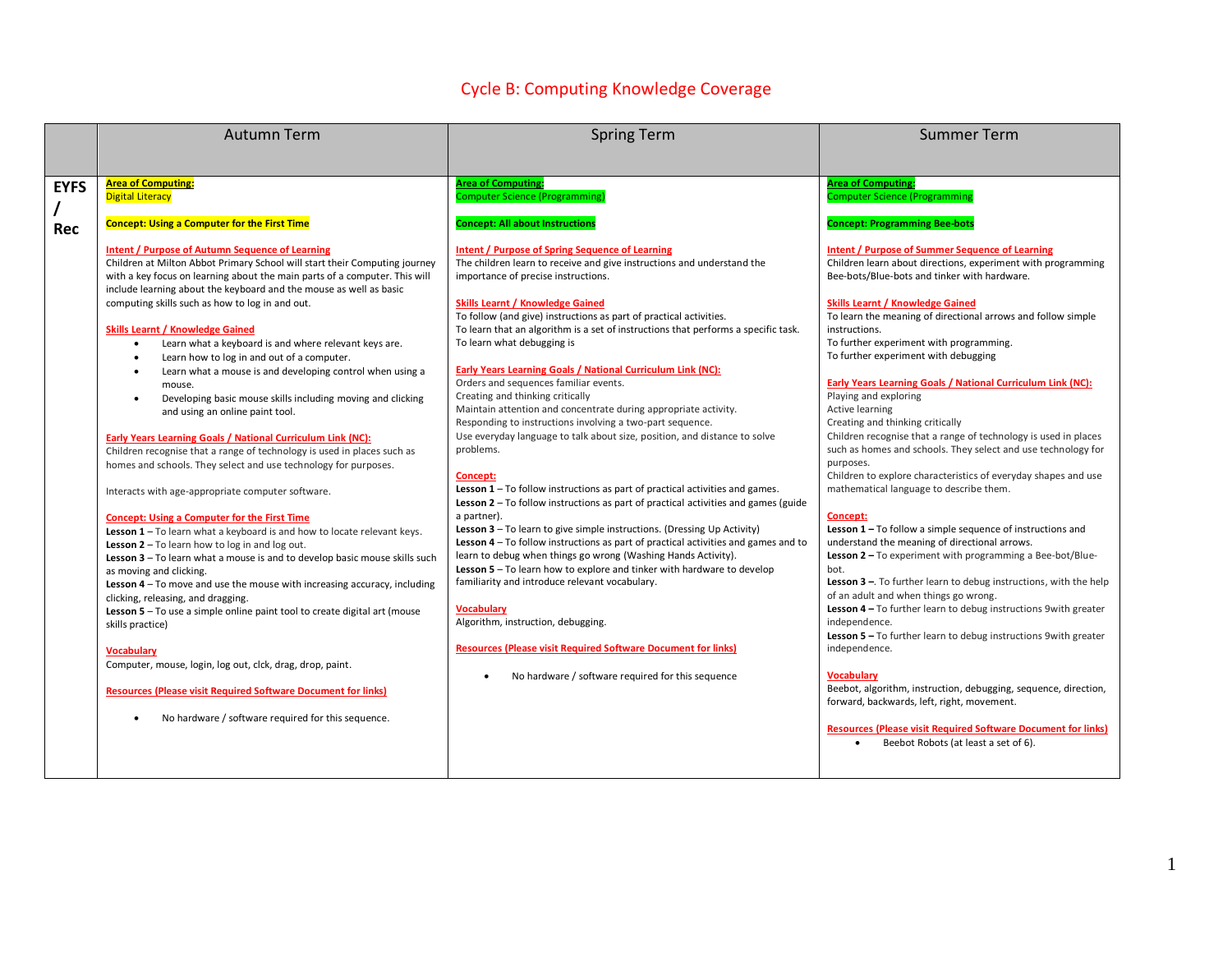## Cycle B: Computing Knowledge Coverage

|      | <b>Autumn Term</b>                                                                                                                                                                                                                                                                                                                                                                                                                                 | Cycle D. Computing Knowledge Coverage<br><b>Spring Term</b>                                                                                                                                                                                                                                                                                                                                                                                                                                                                    | <b>Summer Term</b>                                                                                                                                                                                                                                                                                                                                                                                                     |
|------|----------------------------------------------------------------------------------------------------------------------------------------------------------------------------------------------------------------------------------------------------------------------------------------------------------------------------------------------------------------------------------------------------------------------------------------------------|--------------------------------------------------------------------------------------------------------------------------------------------------------------------------------------------------------------------------------------------------------------------------------------------------------------------------------------------------------------------------------------------------------------------------------------------------------------------------------------------------------------------------------|------------------------------------------------------------------------------------------------------------------------------------------------------------------------------------------------------------------------------------------------------------------------------------------------------------------------------------------------------------------------------------------------------------------------|
|      |                                                                                                                                                                                                                                                                                                                                                                                                                                                    |                                                                                                                                                                                                                                                                                                                                                                                                                                                                                                                                |                                                                                                                                                                                                                                                                                                                                                                                                                        |
|      |                                                                                                                                                                                                                                                                                                                                                                                                                                                    |                                                                                                                                                                                                                                                                                                                                                                                                                                                                                                                                |                                                                                                                                                                                                                                                                                                                                                                                                                        |
| Year | <b>Area of Computing:</b><br><b>Digital Literacy</b>                                                                                                                                                                                                                                                                                                                                                                                               | <b>Area of Computing:</b><br><b>Computer Science (Programming)</b>                                                                                                                                                                                                                                                                                                                                                                                                                                                             | <b>Area of Computing:</b><br><b>Online Safety (with links to Relation and Health Education)</b>                                                                                                                                                                                                                                                                                                                        |
| 1/2  | <b>Concept: Getting Started</b>                                                                                                                                                                                                                                                                                                                                                                                                                    | <b>Concept: Algorithms Unplugged</b>                                                                                                                                                                                                                                                                                                                                                                                                                                                                                           | <b>Concept: Online Safety</b>                                                                                                                                                                                                                                                                                                                                                                                          |
|      | <b>Intent / Purpose of Autumn Sequence of Learning</b><br>Children to learn that computer can be used more purposefully. This will<br>include learning and remembering how to login and navigate around a<br>computer (including where keys are on the keyboard), developing mouse<br>skills, learning how to drag and drop, click, and control a cursor to create<br>artwork.<br><b>Skills Learnt / Knowledge Gained</b>                          | <b>Intent / Purpose of Spring Sequence of Learning</b><br>The children will learn what algorithms, decomposition and debugging is in<br>relation to computers and Computer Science. This will be made relatable to<br>familiar contexts, such as dressing up, following directions, or making a<br>sandwich, while learning why instructions need to be specific and<br>unambiguous.<br><b>Skills Learnt / Knowledge Gained</b>                                                                                                | <b>Intent / Purpose of Summer Sequence of Learning</b><br>As an introduction to online safety, the children will learn about<br>tips for staying safe online, how to manage feelings and<br>emotions when someone or something has upset them online,<br>learning about the responsibility we have as online users and<br>exploring the idea of having a digital footprint.<br><b>Skills Learnt / Knowledge Gained</b> |
|      | Logging in and out of a computer<br>$\bullet$<br>Using a mouse to navigate around a computer.<br>$\bullet$<br>$\bullet$<br>Drag and drop image skills.<br>Saving work to their own account.<br>$\bullet$<br>$\bullet$<br>Understand the importance of a password.<br>When using the internet to search for images, learning what<br>$\bullet$<br>to do if they come across something online that worries them<br>or makes them feel uncomfortable. | Learning that an algorithm is a set of step-by-step instructions used<br>$\bullet$<br>to carry out a task, in a specific order.<br>Learning that decomposition means breaking a problem down<br>$\bullet$<br>into smaller parts.<br>Using decomposition to solve challenges.<br>$\bullet$<br>Using logical reasoning to predict the behaviour of simple program.<br>$\bullet$<br>Developing the skills associated with sequencing in<br>$\bullet$<br>unplugged activities.<br>Follow a basic set of instructions.<br>$\bullet$ | Recognising when someone has been unkind<br>$\bullet$<br>online.<br>Learning some top tips for staying safe online<br>Understanding how we 'share' information on the<br>internet<br><b>National Curriculum Link (NC):</b><br>Recognise common uses of information technology beyond<br>school.                                                                                                                        |
|      | <b>National Curriculum Link (NC):</b><br>Use Technology purposefully to create, organise, store, and manipulate<br>and retrieve digital content.                                                                                                                                                                                                                                                                                                   | Assembling instructions into a simple algorithm.<br>$\bullet$<br><b>National Curriculum Link (NC):</b><br>Understand what algorithms are; how they are implemented as programs on                                                                                                                                                                                                                                                                                                                                              | Use technology safely and respectfully, keeping personal<br>information private; identify where to go for help and support<br>when they have concerns about content or contact on the<br>internet or other online technologies.                                                                                                                                                                                        |
|      | Use Technology safely and respectfully, keeping personal information<br>private, identify where you go for help and support when they have<br>concerns about content or contact on the internet or other online<br>technologies.                                                                                                                                                                                                                   | digital devices; and that programs execute by following precise and<br>unambiguous instructions.<br>Create and debug simple programs.                                                                                                                                                                                                                                                                                                                                                                                          | <b>Concept: Online Safety</b><br><b>Lesson 1</b> $-$ To know what the internet is and how to use it<br>safely.                                                                                                                                                                                                                                                                                                         |
|      | Recognise common uses of information technology beyond school.                                                                                                                                                                                                                                                                                                                                                                                     | <b>Concept: Algorithms Unplugged</b><br>Lesson $1 - To$ understand what an algorithm is.                                                                                                                                                                                                                                                                                                                                                                                                                                       | <b>Lesson 2</b> $-$ To understand different feelings when using the<br>internet.<br>Lesson 3 -. To understand how to treat others, both online and                                                                                                                                                                                                                                                                     |
|      | <b>Concept: Getting Started</b><br><b>Lesson 1</b> – To $log$ onto a computer and access a website.<br>Lesson 2 - To develop mouse skills.<br><b>Lesson 3</b> $-$ To use mouse skills to draw and manipulate shapes.<br><b>Lesson 4</b> $-$ To use a range of tools to create a desired effect.<br>Lesson $5 - To$ understand how to layer shapes to create an image.                                                                              | <b>Lesson 2</b> $-$ To follow instructions precisely to carry out an action.<br><b>Lesson 3</b> $-$ To understand that computer around us use input and outputs.<br>Lesson 4 - To understand and explain what decomposition is.<br>Lesson $5 - To$ know how to debug an algorithm.<br><b>Vocabulary</b>                                                                                                                                                                                                                        | in-person<br>Lesson 4 - To understand the importance of being careful about<br>what we post and share online.<br>Lesson 5-<br><b>Vocabulary</b>                                                                                                                                                                                                                                                                        |
|      | <b>Vocabulary</b><br>Account, clipart, computer, log on/off, password, resize, screen (monitor),                                                                                                                                                                                                                                                                                                                                                   | Algorithm, bug, computer, debug, decompose, device, input, instructions,<br>output, solution.                                                                                                                                                                                                                                                                                                                                                                                                                                  | Internet safety, online safety, kind / unkind behaviour, staying<br>safe, online, posting, reporting.                                                                                                                                                                                                                                                                                                                  |
|      | software, tools, username.                                                                                                                                                                                                                                                                                                                                                                                                                         | <b>Resources (Please visit Required Software Document for links)</b><br>No hardware / software required for this sequence<br>$\bullet$                                                                                                                                                                                                                                                                                                                                                                                         | <b>Resources (Please visit Required Software Document for links)</b>                                                                                                                                                                                                                                                                                                                                                   |
|      | <b>Resources (Please visit Required Software Document for links)</b><br>Laptops and/or desktops<br>$\bullet$<br>Sketchpad is free and can be accessed through an internet<br>$\bullet$<br>browser such as Google Chrome or Safari.<br>A mouse or touchpad is recommended if using Sketchpad with<br>a tablet.<br>Flash enabling may be required.<br>$\bullet$                                                                                      |                                                                                                                                                                                                                                                                                                                                                                                                                                                                                                                                | Computers                                                                                                                                                                                                                                                                                                                                                                                                              |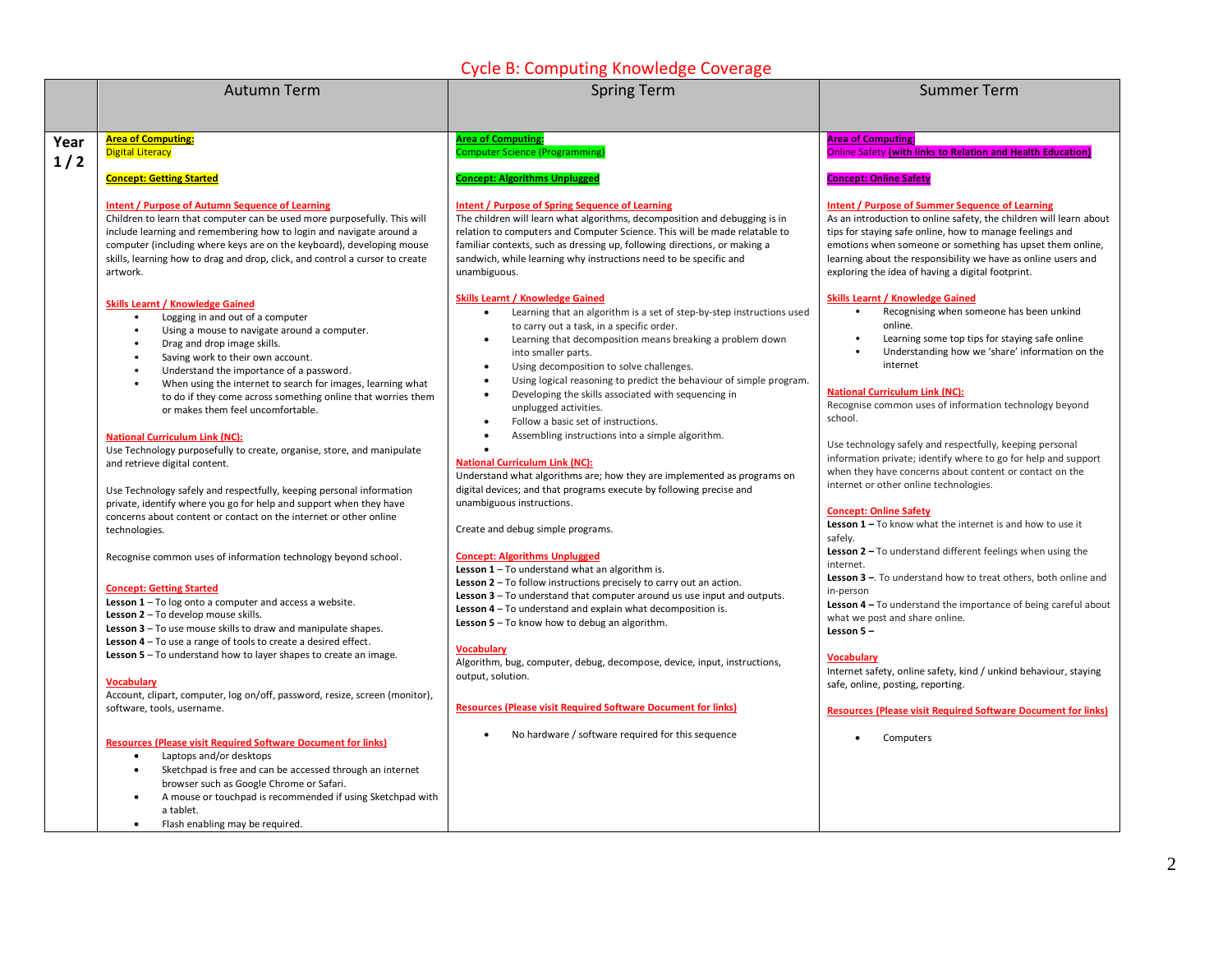|      | <b>Autumn Term</b>                                                                                                                                                                                                                                                                                                                                                                                                                                                                                                                                                                                                                                                                                                                                                                                                                                                                                                                                                                                                                                                                                                                                                                                                                                                                                                                                                                                                                                                                                                                                                                                                                                                                                                                                                                                                                                                                                                                                                                                                                                                            | <b>Summer Term</b>                                                                                                                                                                                                                                                                                                                                                                                                                                                                                                                                                                                                                                                                                                                                                                                                                                                                                                                                                                                                                                                                                                                                                                                                                                                                                                                                                                                                                                                                                                                                                                                                                                                                                                                                                                                                                                                                                                                                                                                                                                                                                                                                                                                                                    | <b>Summer Term</b>                                                                                                                                                                                                                                                                                                                                                                                                                                                                                                                                                                                                                                                                                                                                                                                                                                                                                                                                                                                                                                                                                                                                                                                                                                                                                                                                                                                                                                                                                                                                                                                                                                                                                                                                   |
|------|-------------------------------------------------------------------------------------------------------------------------------------------------------------------------------------------------------------------------------------------------------------------------------------------------------------------------------------------------------------------------------------------------------------------------------------------------------------------------------------------------------------------------------------------------------------------------------------------------------------------------------------------------------------------------------------------------------------------------------------------------------------------------------------------------------------------------------------------------------------------------------------------------------------------------------------------------------------------------------------------------------------------------------------------------------------------------------------------------------------------------------------------------------------------------------------------------------------------------------------------------------------------------------------------------------------------------------------------------------------------------------------------------------------------------------------------------------------------------------------------------------------------------------------------------------------------------------------------------------------------------------------------------------------------------------------------------------------------------------------------------------------------------------------------------------------------------------------------------------------------------------------------------------------------------------------------------------------------------------------------------------------------------------------------------------------------------------|---------------------------------------------------------------------------------------------------------------------------------------------------------------------------------------------------------------------------------------------------------------------------------------------------------------------------------------------------------------------------------------------------------------------------------------------------------------------------------------------------------------------------------------------------------------------------------------------------------------------------------------------------------------------------------------------------------------------------------------------------------------------------------------------------------------------------------------------------------------------------------------------------------------------------------------------------------------------------------------------------------------------------------------------------------------------------------------------------------------------------------------------------------------------------------------------------------------------------------------------------------------------------------------------------------------------------------------------------------------------------------------------------------------------------------------------------------------------------------------------------------------------------------------------------------------------------------------------------------------------------------------------------------------------------------------------------------------------------------------------------------------------------------------------------------------------------------------------------------------------------------------------------------------------------------------------------------------------------------------------------------------------------------------------------------------------------------------------------------------------------------------------------------------------------------------------------------------------------------------|------------------------------------------------------------------------------------------------------------------------------------------------------------------------------------------------------------------------------------------------------------------------------------------------------------------------------------------------------------------------------------------------------------------------------------------------------------------------------------------------------------------------------------------------------------------------------------------------------------------------------------------------------------------------------------------------------------------------------------------------------------------------------------------------------------------------------------------------------------------------------------------------------------------------------------------------------------------------------------------------------------------------------------------------------------------------------------------------------------------------------------------------------------------------------------------------------------------------------------------------------------------------------------------------------------------------------------------------------------------------------------------------------------------------------------------------------------------------------------------------------------------------------------------------------------------------------------------------------------------------------------------------------------------------------------------------------------------------------------------------------|
|      |                                                                                                                                                                                                                                                                                                                                                                                                                                                                                                                                                                                                                                                                                                                                                                                                                                                                                                                                                                                                                                                                                                                                                                                                                                                                                                                                                                                                                                                                                                                                                                                                                                                                                                                                                                                                                                                                                                                                                                                                                                                                               |                                                                                                                                                                                                                                                                                                                                                                                                                                                                                                                                                                                                                                                                                                                                                                                                                                                                                                                                                                                                                                                                                                                                                                                                                                                                                                                                                                                                                                                                                                                                                                                                                                                                                                                                                                                                                                                                                                                                                                                                                                                                                                                                                                                                                                       |                                                                                                                                                                                                                                                                                                                                                                                                                                                                                                                                                                                                                                                                                                                                                                                                                                                                                                                                                                                                                                                                                                                                                                                                                                                                                                                                                                                                                                                                                                                                                                                                                                                                                                                                                      |
|      |                                                                                                                                                                                                                                                                                                                                                                                                                                                                                                                                                                                                                                                                                                                                                                                                                                                                                                                                                                                                                                                                                                                                                                                                                                                                                                                                                                                                                                                                                                                                                                                                                                                                                                                                                                                                                                                                                                                                                                                                                                                                               |                                                                                                                                                                                                                                                                                                                                                                                                                                                                                                                                                                                                                                                                                                                                                                                                                                                                                                                                                                                                                                                                                                                                                                                                                                                                                                                                                                                                                                                                                                                                                                                                                                                                                                                                                                                                                                                                                                                                                                                                                                                                                                                                                                                                                                       |                                                                                                                                                                                                                                                                                                                                                                                                                                                                                                                                                                                                                                                                                                                                                                                                                                                                                                                                                                                                                                                                                                                                                                                                                                                                                                                                                                                                                                                                                                                                                                                                                                                                                                                                                      |
| Year | <b>Area of Computing:</b>                                                                                                                                                                                                                                                                                                                                                                                                                                                                                                                                                                                                                                                                                                                                                                                                                                                                                                                                                                                                                                                                                                                                                                                                                                                                                                                                                                                                                                                                                                                                                                                                                                                                                                                                                                                                                                                                                                                                                                                                                                                     | <b>Area of Computing:</b>                                                                                                                                                                                                                                                                                                                                                                                                                                                                                                                                                                                                                                                                                                                                                                                                                                                                                                                                                                                                                                                                                                                                                                                                                                                                                                                                                                                                                                                                                                                                                                                                                                                                                                                                                                                                                                                                                                                                                                                                                                                                                                                                                                                                             | <b>Area of Computing:</b>                                                                                                                                                                                                                                                                                                                                                                                                                                                                                                                                                                                                                                                                                                                                                                                                                                                                                                                                                                                                                                                                                                                                                                                                                                                                                                                                                                                                                                                                                                                                                                                                                                                                                                                            |
| 3/4  | <b>Digital Literacy</b>                                                                                                                                                                                                                                                                                                                                                                                                                                                                                                                                                                                                                                                                                                                                                                                                                                                                                                                                                                                                                                                                                                                                                                                                                                                                                                                                                                                                                                                                                                                                                                                                                                                                                                                                                                                                                                                                                                                                                                                                                                                       | <b>Computational Thinking (Programming)</b>                                                                                                                                                                                                                                                                                                                                                                                                                                                                                                                                                                                                                                                                                                                                                                                                                                                                                                                                                                                                                                                                                                                                                                                                                                                                                                                                                                                                                                                                                                                                                                                                                                                                                                                                                                                                                                                                                                                                                                                                                                                                                                                                                                                           | Online Safety (with links to Relation and Health Education)                                                                                                                                                                                                                                                                                                                                                                                                                                                                                                                                                                                                                                                                                                                                                                                                                                                                                                                                                                                                                                                                                                                                                                                                                                                                                                                                                                                                                                                                                                                                                                                                                                                                                          |
|      | <b>Concept: Word Processing</b>                                                                                                                                                                                                                                                                                                                                                                                                                                                                                                                                                                                                                                                                                                                                                                                                                                                                                                                                                                                                                                                                                                                                                                                                                                                                                                                                                                                                                                                                                                                                                                                                                                                                                                                                                                                                                                                                                                                                                                                                                                               | <b>Concept: Scratch</b>                                                                                                                                                                                                                                                                                                                                                                                                                                                                                                                                                                                                                                                                                                                                                                                                                                                                                                                                                                                                                                                                                                                                                                                                                                                                                                                                                                                                                                                                                                                                                                                                                                                                                                                                                                                                                                                                                                                                                                                                                                                                                                                                                                                                               | <b>Concept: Online Safety</b>                                                                                                                                                                                                                                                                                                                                                                                                                                                                                                                                                                                                                                                                                                                                                                                                                                                                                                                                                                                                                                                                                                                                                                                                                                                                                                                                                                                                                                                                                                                                                                                                                                                                                                                        |
|      | <b>Intent / Purpose of Autumn Sequence of Learning</b><br>Following on from Year 1 / 2 Digit Literacy learning, children within Year 3<br>and 4 are to learn about word processing and how to stay safe online as<br>well developing touch-typing skills. Introduce important keyboard<br>shortcuts, as well as simple editing tools within a word processor including:<br>bold, italics, underline and font colour as well as how to import images<br><b>Skills Learnt / Knowledge Gained</b><br>Developing word processing skills, including altering text,<br>copying and pasting and using keyboard shortcuts<br>Using word processing software to type and reformat text.<br>$\bullet$<br>Understanding that personal information should not be<br>$\bullet$<br>shared on the internet.<br>Learning how to be respectful to others when sharing content<br>$\bullet$<br>online.<br>Creating and labelling images<br>$\bullet$<br><b>National Curriculum Link (NC):</b><br>Use technology purposefully to create, organise, store, manipulate and<br>retrieve digital content.<br><b>Concept: Word Processing</b><br>Lesson $1 - To$ learn how to touch type.<br>Lesson 2 - To understand how to use a word processor.<br><b>Lesson 3 - To understand how to add images to a text document.</b><br>Lesson 4 - To learn how to copy and paste work (also a focus on<br>referencing copied work)<br>Lesson 5 - To understand what happens to images posted online.<br><b>Vocabulary</b><br>Backspace, copyright, spimage, spimport, keyboard character, paste, undo<br>/ redo, touch typing.<br><b>Resources (Please visit Required Software Document for links)</b><br>Laptops and/or desktops<br>$\bullet$<br>Word processing software such as Google Docs, Microsoft<br>$\bullet$<br>Office, Busy Things and Purple available through an internet<br>browser or by installing their app/program.<br>Typing Club is free and accessed through an internet browser<br>such as Google Chrome or Safari. [Link]<br>A plug-in keyboard is recommended if using with a tablet. | <b>Intent / Purpose of Spring Sequence of Learning</b><br>Building on prior knowledge / skills (and previous work on Scratch), the coding<br>program of Scratch is explored by revisiting its key features and introducing the<br>children to the crucial concept and execution of using 'variables' in code scripts.<br><b>Skills Learnt / Knowledge Gained</b><br>Solving problems by decomposing them into smaller parts.<br>$\bullet$<br>Using decomposition to understand the purpose of a script of<br>code.<br>Using decomposition to help solve problems.<br>$\bullet$<br>Using past experiences to help solve new problems.<br>$\bullet$<br>Creating algorithms for a specific purpose.<br>$\bullet$<br>Incorporating variables to make code more efficient.<br><b>National Curriculum Link (NC):</b><br>Using logical reasoning to explain how simple algorithms work.<br>Designing, writing, and debugging programs that accomplish specific goals,<br>including controlling or simulating physical systems.<br>Solving problems by decomposing them into smaller parts. Using sequence,<br>selection, and repetition in programs.<br>Working with variables and various forms of input and output.<br><b>Concept: Scratch</b><br>Lesson 1 - To recall key features of Scratch.<br><b>Lesson 2</b> $-$ To understand how a Scratch game work by using decomposition to<br>identify key features.<br>Lesson 3 - To understand what a variable is and how to make one.<br>Lesson 4 - To understand how to make a variable in Scratch.<br><b>Lesson 5</b> $-$ To use knowledge of variable to make a quiz.<br><b>Vocabulary</b><br>Code, code block, conditional statement, decompose, direction,<br>feature, variable, icon, orientation, position, program verb, project, stage,<br>icon<br>tinker<br><b>Resources (Please visit Required Software Document for links)</b><br>Laptops, desktops and/or tablets (keyboard recommended)<br>$\bullet$<br>Scratch can be accessed via an internet browser such as Google<br>٠<br>Chrome or Safari. [Link]<br>Scratch is also available as an app from the Apple [Link] or Google<br>$\bullet$<br>Play [Link] store.<br>You can add Scratch as a Google Chrome extension. [Link] | <b>Intent / Purpose of Summer Sequence of Learning</b><br>Building on prior knowledge, the children's learning will include<br>what happens to information when posted online, how to keep<br>things safe and private online, who we should ask before<br>sharing things online, describing different ways to ask for help<br>and giving / denying permission online.<br><b>Skills Learnt / Knowledge Gained</b><br>Understanding that personal information should<br>not be shared on the internet.<br>Learning how to be respectful to others when<br>$\bullet$<br>sharing content online.<br>Recognising when someone has been unkind<br>$\bullet$<br>online.<br>Learning some top tips for staying safe online<br>$\bullet$<br>Understanding how we 'share' information on the<br>internet.<br><b>National Curriculum Link (NC):</b><br>Use technology safely, respectfully, and responsibly; recognise<br>acceptable/unacceptable behaviour; identify a range of ways to<br>report concerns about content and contact.<br><b>Concept: Online Safety</b><br>Lesson 1 - To know what happens to information when you<br>post it online.<br><b>Lesson 2</b> $-$ To know how to keep things private and safe online.<br><b>Lesson 3</b> $-$ To explain what should be done before sharing<br>information online.<br>Lesson $4 - To$ explain what should be done before sharing<br>information online.<br><b>Lesson 5</b> $-$ To learn strategies that will help me decide if<br>something I see online is true or not.<br><b>Vocabulary</b><br>Acceptable / unacceptable behaviour, content, concern,<br>reporting, sharing information, personal information.<br><b>Resources (Please visit Required Software Document for links)</b><br>Computers |
|      |                                                                                                                                                                                                                                                                                                                                                                                                                                                                                                                                                                                                                                                                                                                                                                                                                                                                                                                                                                                                                                                                                                                                                                                                                                                                                                                                                                                                                                                                                                                                                                                                                                                                                                                                                                                                                                                                                                                                                                                                                                                                               |                                                                                                                                                                                                                                                                                                                                                                                                                                                                                                                                                                                                                                                                                                                                                                                                                                                                                                                                                                                                                                                                                                                                                                                                                                                                                                                                                                                                                                                                                                                                                                                                                                                                                                                                                                                                                                                                                                                                                                                                                                                                                                                                                                                                                                       |                                                                                                                                                                                                                                                                                                                                                                                                                                                                                                                                                                                                                                                                                                                                                                                                                                                                                                                                                                                                                                                                                                                                                                                                                                                                                                                                                                                                                                                                                                                                                                                                                                                                                                                                                      |

3